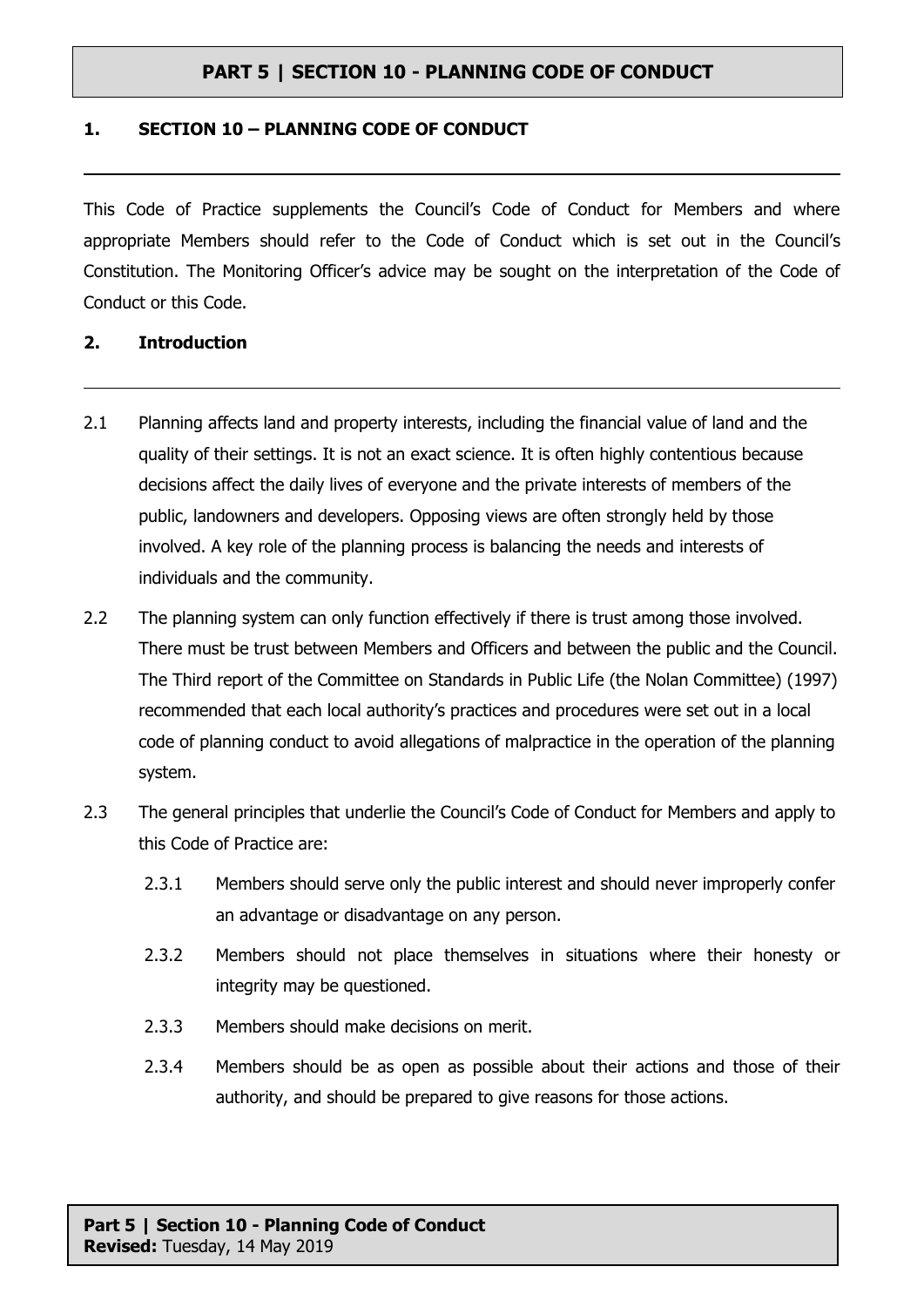- 2.3.5 Members may take account of the views of others but should reach their own conclusions on the issues before them and act in accordance with those conclusions.
- 2.3.6 Members should respect the impartiality and integrity of Officers.
- 2.4 The Council is committed to open, fair and transparent decision-making. Planning decisions should be made impartially, with sound judgement and for justifiable reasons.
- 2.5 This Code of Practice sets out practices and procedures that Members and Officers of the Council shall follow when involved in planning matters. Planning matters include the consideration of planning applications, the preparation of Local Plans and other planning policy and the enforcement of planning control.
- 2.6 Failure to follow this Code without good reason could be taken into account in investigations into possible maladministration against the Council, or have implications for the position of individual elected members and officers. Breaches of this Code may also amount to breaches of the Council's Code of Conduct for Members. If in doubt about what course of action to take, a member or officer should seek the advice of the Council's Monitoring Officer.
- 2.7 This Code of Practice sets out principles to guide members and officers in determining planning applications and making other decisions within the terms of reference of Development Control Committee. Although of particular relevance to members of Development Control Committee it applies to all members of the Council who may become involved in planning and development matters.

### **3. The Role and Conduct of Members and Officers**

- 3.1 Members and Officers have different, but complementary roles. Both serve the public but Members are responsible to the electorate, while Officers are responsible to the Council as a whole.
- 3.2 The role of a member of the Development Control Committee is to make planning decisions openly, impartially, with sound judgement and for justifiable reasons.
- 3.3 Whilst Members have a special duty to their ward constituents, including those who did not vote for them, their overriding duty is to the whole community. This is particularly pertinent to Members involved in making a planning decision. A key role of the planning system is the consideration of development proposals against the wider public interest.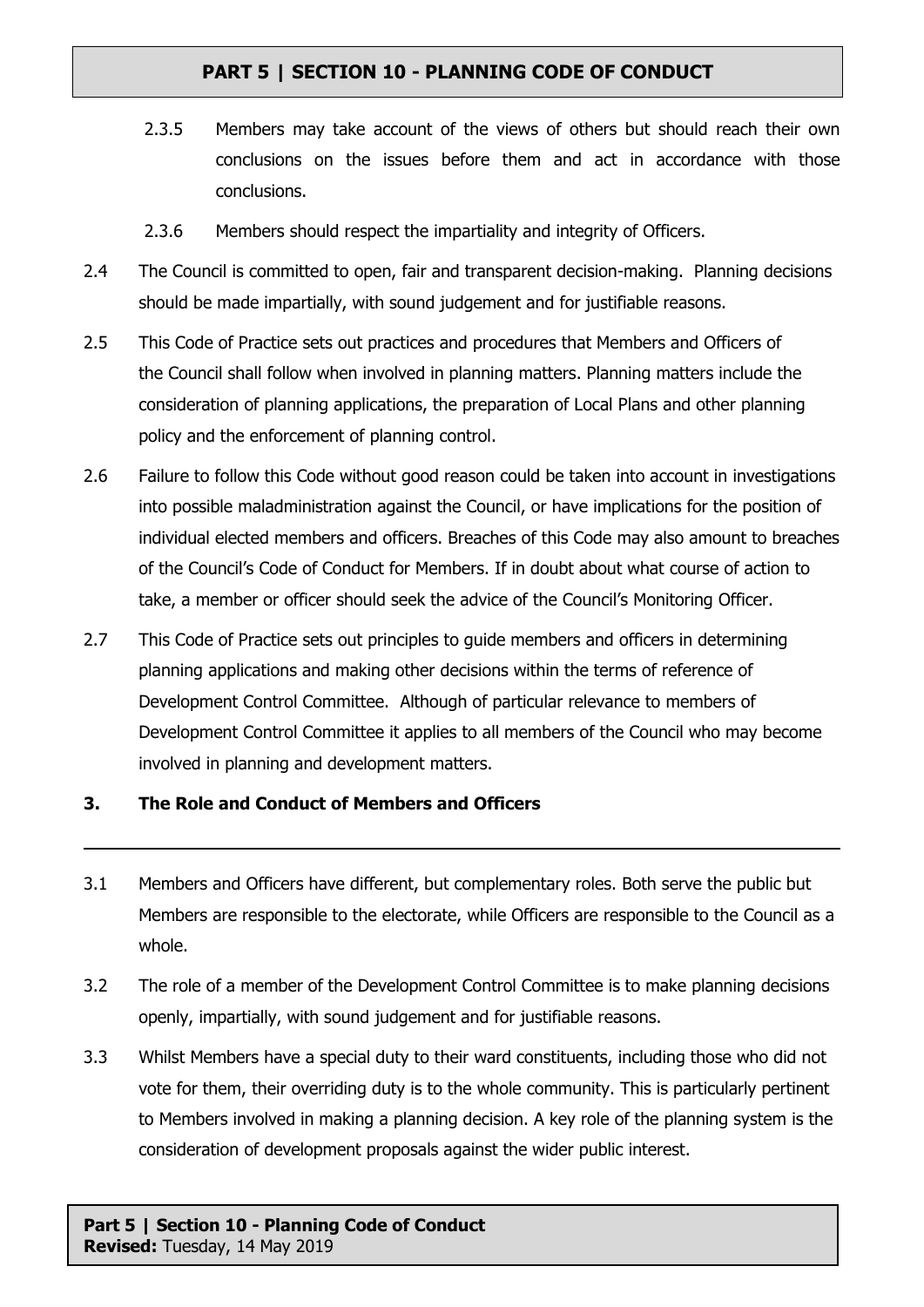- 3.4 Members' decisions shall not discriminate in favour of any individuals or groups and, although they may be influenced by the opinions of others, they alone have the responsibility to decide what view to take. Members must, therefore, consider all of the material issues in the light of Local Plan policies, Government advice and their own individual judgement and make a decision in the interests of the area as a whole.
- 3.5 Whilst Members should take account of all views expressed, they shall not favour any person, company, group or locality, nor put themselves in a position where they appear to do so.
- 3.6 Officers who are Chartered Town Planners are guided by the Royal Town Planning Institute's (RTPI) Code of Professional Conduct. Breaches of that code may be subject to disciplinary action by the Institute.
- 3.7 Officers in their role of advising Members shall provide:
	- 3.7.1 Impartial and professional advice;
	- 3.7.2 Consistency of interpretation of planning policy; and
	- 3.7.3 Complete written reports covering all necessary information for a decision to be made.
- 3.8 The Council endorses the statement in the RTPI code that, 'RTPI members shall not make or subscribe to any statements or reports which are contrary to their own professional opinions', and extends it to apply to all officers in the authority advising on planning matters.
- 3.9 That the Council may not always follow the advice of their professional planning officers is perfectly proper. The professional officer too, may have a change of opinion, but this must be on the basis of professional judgement, and not because an authority, its Members or other Officers, have prevailed upon the Officer to put forward his or her professional view as something other than it really is. If the Development Control Committee is minded to refuse or grant an application contrary to Officer recommendation, it should consider whether to defer the application to the next available Committee, before making the final decision. This will allow Members to obtain further legal advice on the proposed reasons for acting contrary to the recommendation based on material planning considerations. If such a decision is made it must be clearly minuted, expressed clearly and be based upon sound planning reasons supported by evidence.
- 3.10 The Council shall have a designated head of the planning service, who is qualified for election to membership of the RTPI and who has direct access to elected members as their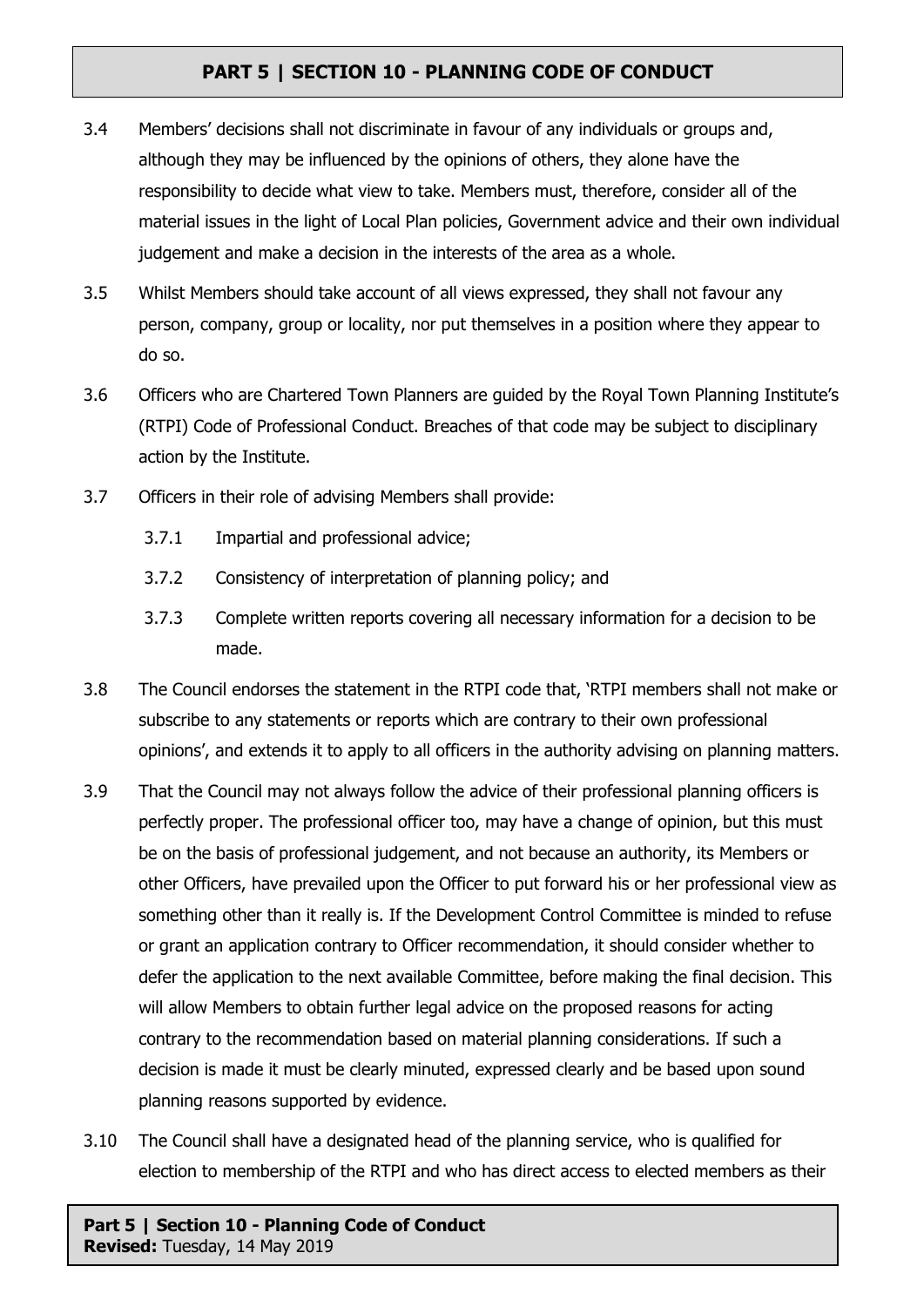professional adviser on planning matters. A superior officer shall not have the power to overrule the professional advice of the head of the planning service.

- 3.11 Officers shall follow the guidance on their standards of conduct as set out in the Code of Conduct for Employees in the Council's Constitution and any National Code of Conduct for Local Government Officers issued by the Secretary of State under Section 82 Local Government Act 2000.
- 3.12 Members shall follow the advice in the Member's Code of Conduct about accepting gifts and hospitality. Members should treat with extreme caution any offer which is made to them personally; the normal presumption should be that such offers must be courteously declined. Similarly, officers shall politely decline offers of hospitality from people with an interest in a planning proposal. If receipt of hospitality is unavoidable, Officers shall ensure it is of a minimal level and declare it in the hospitality book as soon as possible.

#### **4. Interests of Members**

- 4.1 Where members have interests which may be thought likely to influence their decision, the fact should be declared at the meeting.
- 4.2 Where the interest is such that members of the public may feel that the member will not be able to approach matters with an open mind and consider the application on its planning merits, members should consider withdrawing from the Committee for that item.
- 4.3 These principles apply equally to members who are not members of the Development Control Committee. Members who have such interests should consider whether it is appropriate for them to participate in the planning process, and in any event, should declare such interest at any meeting which they may attend or in any letter which they may write.
- 4.4 Members should seek guidance from officers.
- 4.5 Members of the Development Control Committee and Officers who attend the Development Control Committee regularly should complete the Annual Return required for this purpose.
- 4.6 The Code of Conduct for Members provides guidance as to personal and prejudicial interests which may affect a member's ability to take part in the decision-making process. However, members may have other interests which may influence their decision which will not amount to personal or prejudicial interests for the purposes of the Code. In order to maintain the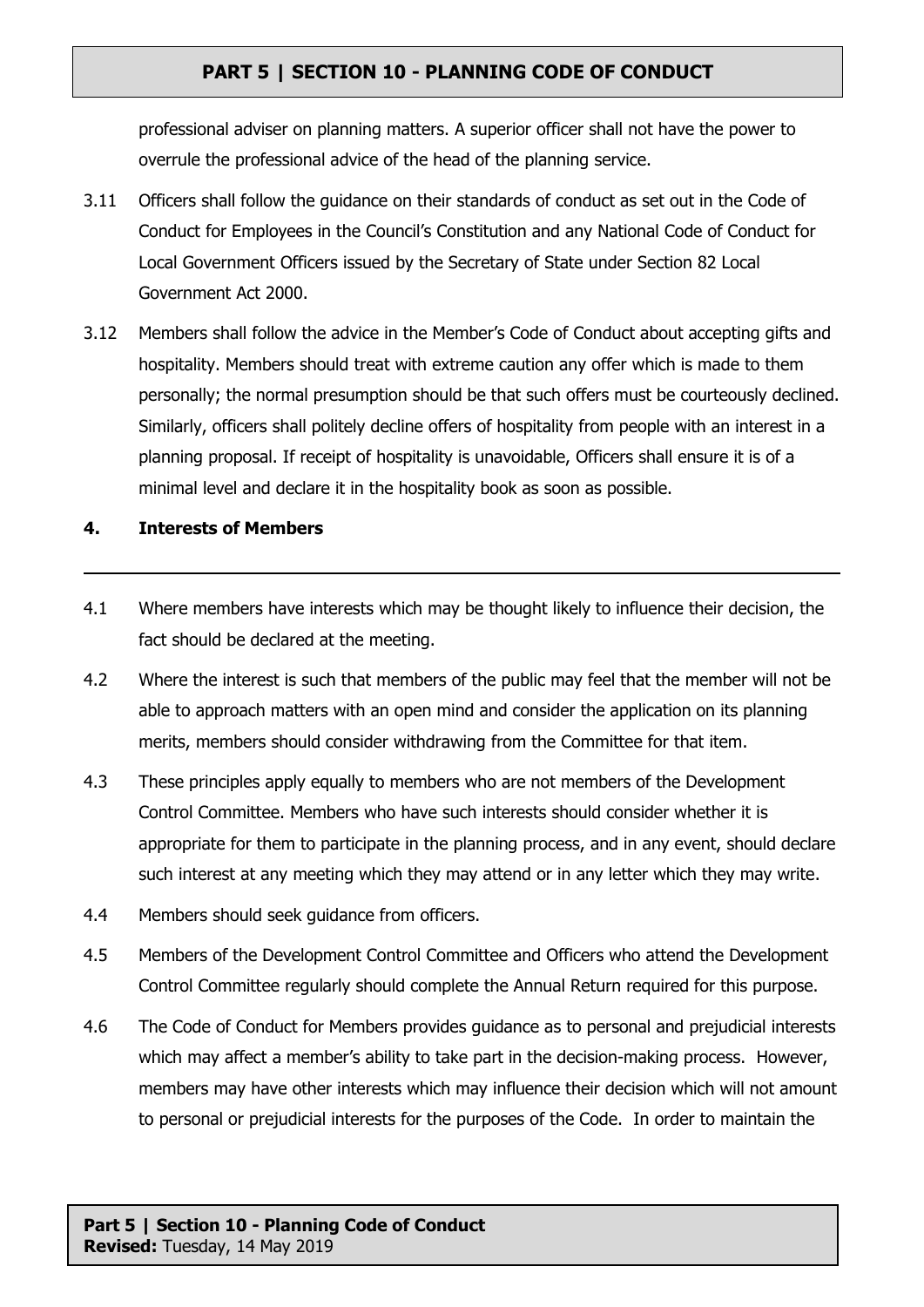integrity of the planning system, members should be careful to ensure that such interests do not unduly influence their decisions. Examples of such interests are:

- 4.6.1 from ward concerns;
- 4.6.2 from membership of other Committees of the Council;
- 4.6.3 from membership of other public or community bodies;
- 4.6.4 from membership of voluntary associations and trusts (including where appointed by the Council);
- 4.6.5 from a connection with a particular policy initiative of the Council;
- 4.6.6 from membership of clubs, societies and groups; and
- 4.6.7 from hobbies and other leisure interests.

Such interests may mean that a Member is involved with a planning application before the matter comes before the Development Control Committee. Such involvement need not on its own debar a member from participating in making the planning decision when the matter is considered by the Development Control Committee providing that the member has not already decided how they will vote on the matter before the Committee. Members should, however, always consider carefully whether in any particular case they could reasonably be seen to approach the planning merits of the application with an open mind. If the member considers that this is not possible, the member should withdraw from consideration of that item.

4.7 As a minimum, the integrity of the planning system requires openness on the part of members; it must operate fairly and be seen to operate fairly.

### **5. Development Proposed by the Council or a Council-Owned Company**

- 5.1 Planning legislation allows the Council to submit and determine proposals for development that it proposes to carry out itself. Council owned companies also submit proposals that are decided by the Council.
- 5.2 Proposals submitted by the Council or a Council owned company shall be considered in the same way as those by private developers.
- 5.3 Members of the Development Control Committee who sit on the board of a Council owned company which has submitted a planning proposal shall declare a personal and prejudicial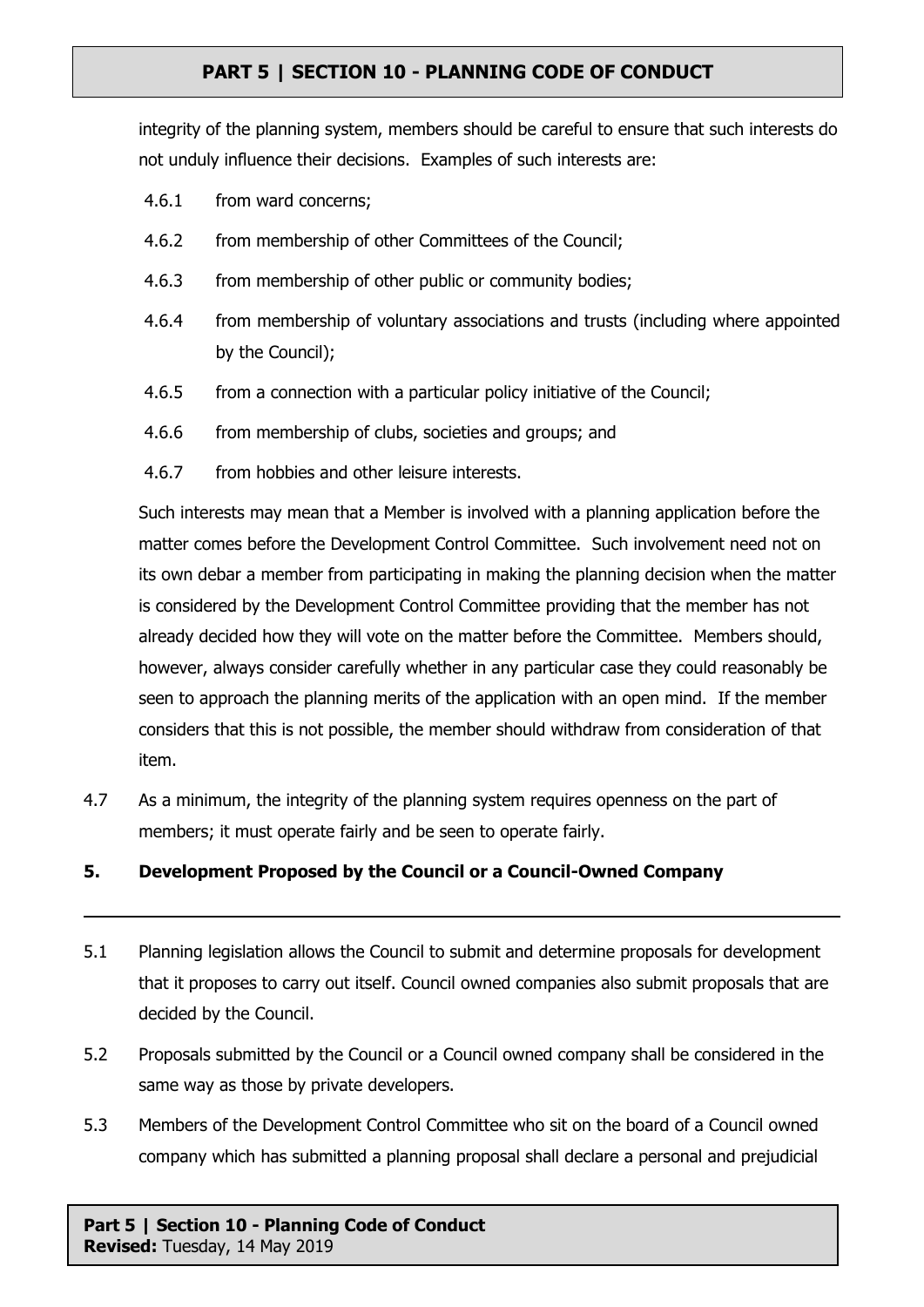interest and take no part in the discussion and determination of that proposal, except where they are the local Member when they may speak on matters of local concern but shall not vote.

5.4 Officers who are involved in the preparation of development proposals shall not advise on, or take any part in the consideration of, planning applications in respect of such proposals.

#### **6. Statutory Duties**

The Council is also subject to a number of statutory duties which it must comply with when carrying out its statutory functions. These will apply to the planning function except when such matters are clearly immaterial because they are not capable of relating to the use of development land. Examples of these duties include:

### 6.1 **Equality Act 2010**

Section 149 provides that:

- 6.1.1 A Council must, in the exercise of its functions, have due regard to the need to:
	- (a) eliminate discrimination, harassment, victimisation and any other conduct which is prohibited by or under the Equality Act 2010;
	- (b) advance equality of opportunity between persons who share a relevant protected characteristic and persons who do not share it;
	- (c) foster good relations between persons who share a protected characteristic and persons who do not share it.
- 6.1.2 The above powers relate to the following protected characteristics:-
	- (a) Ages;
	- (b) Disability;
	- (c) Gender reassignment;
	- (d) Marriage and civil partnership;
	- (e) Pregnancy and maternity;
	- (f) Race (including colour, nationality and ethnic or national origins);
	- (g) Religion or belief;
	- (h) Sex; or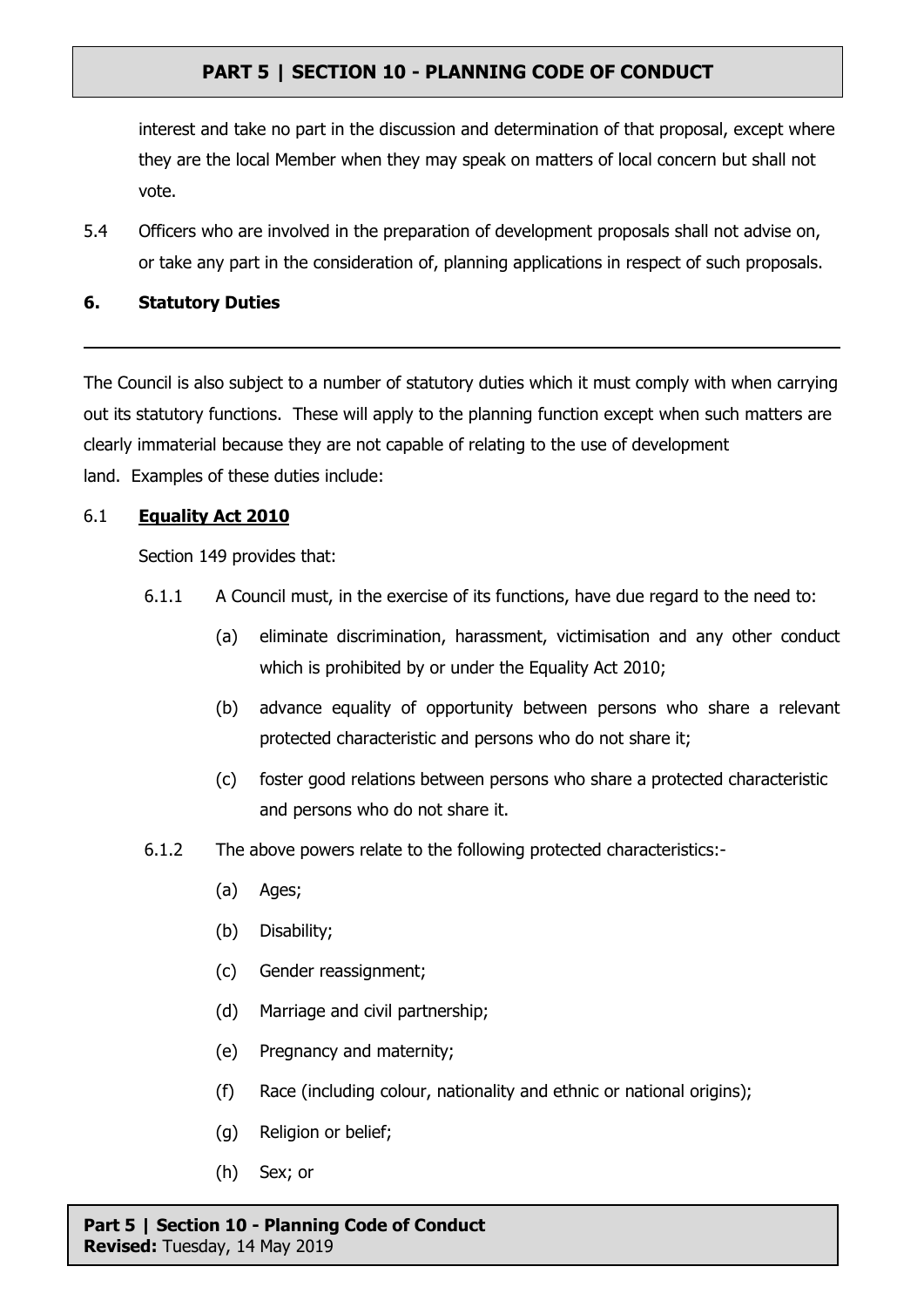(i) Sexual orientation.

### 6.2 **Human Rights**

Section 6(1) of the Human Rights Act 1998 provides that:

"It is unlawful for a public authority to act [or fail to act] in a way which is incompatible with a Convention right."

#### 6.3 **Best Value**

Section 3(1) of the Local Government Act 1999 provides that:

"A best value authority must make arrangements to secure continuous improvement in the way in which its functions are exercised, having regard to a combination of economy, efficiency and effectiveness."

### 6.4 **Crime and Order**

Section 17(1) of the Crime and Disorder Act 1998 provides that:

"Without prejudice to any other obligation imposed on it, it shall be the duty of a [local authority] to exercise its various functions with due regard to the likely effect of the exercise of those functions on, and the need to do all that it reasonably can to prevent, crime and disorder in its area."

### **7. Lobbying of and by Members**

- 7.1 Lobbying is a normal and proper part of the political process. The applicant, supporters or those who may be affected by a proposal will often seek to influence the decision by an approach to their local member or members of the Development Control Committee. However, reacting to lobbying can lead to the impartiality of a Member being called into question and require that Member to declare an interest.
- 7.2 The information provided by lobbyists is likely to represent an incomplete picture of the relevant considerations in respect of a planning matter. The views of consultees, neighbours and the assessment of the case by the planning officer all need to be considered before a Member is in a position to make a balanced judgement on the merits of the case. Members should provide officers with copies of any lobbying material they may have received, whether in favour or against a proposal.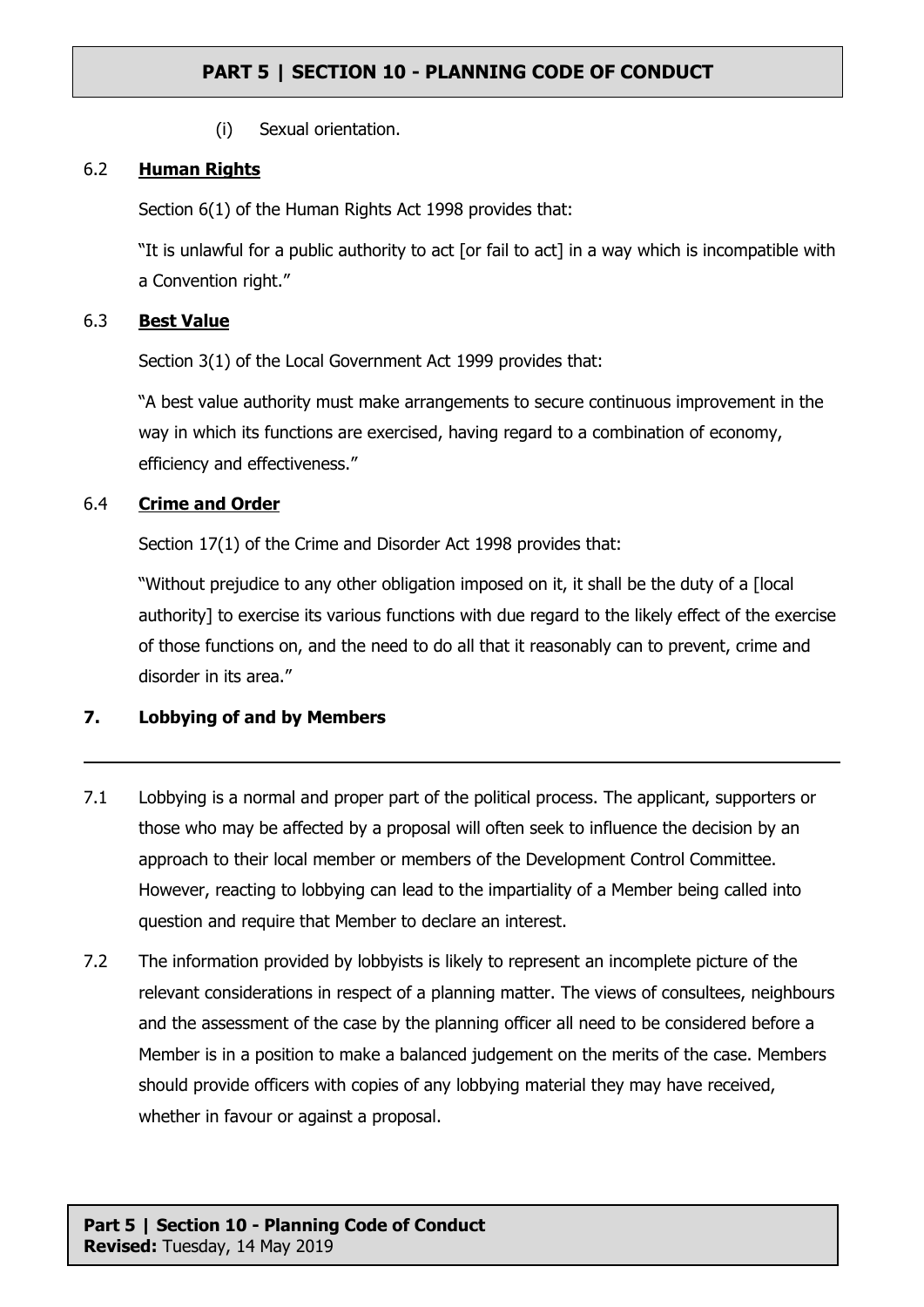- 7.3 The time for individual Members of the Development Control Committee to make a decision on a proposal is at the Committee meeting when all available information is to hand and has been duly considered.
- 7.4 A Development Control Committee member shall be free to listen to a point of view about a planning proposal and to provide procedural advice (in particular referring the person to officers). Even though they may agree with a particular view, Development Control Committee members should take care about expressing an opinion indicating they have made up their mind before the decision-making meeting. To do so, without all the relevant information and views, would be unfair and prejudicial. A decision is at risk of being challenged if members do not retain open minds and are not genuinely susceptible to persuasion at the decision-making meeting. Members who are lobbied should:
	- 7.4.1 make clear that they reserve their final decision on a proposal until the Committee meeting:
	- 7.4.2 only give procedural advice;
	- 7.4.3 consider referring those lobbying to the relevant Officer who can provide further advice; and
	- 7.4.4 not seek to meet an applicant or potential applicant alone.
- 7.5 Members of the Development Control Committee shall not, in general, organise support or opposition for a proposal, or lobby other Members (other than when addressing the Development Control Committee). Members shall not put improper pressure on officers for a particular recommendation.
- 7.6 The local Member who is not a member of the Development Control Committee will be allowed to attend and speak at the decision-making meeting (either presenting their own views if they are an affected party or representing the views of their ward members) but not vote. The member of an adjacent division substantially affected by the proposal shall, at the discretion of the chair of the Development Control Committee, be allowed to attend and speak but not vote. A local Member who has a personal or prejudicial interest in an application, within the meaning of the Code of Conduct, should seek prior advice from the Monitoring Officer about his or her position.
- 7.7 If a member of the Development Control Committee identifies himself or herself with group or individual campaigning for or against an application, he or she shall declare a personal and prejudicial interest and not vote or decide on the matter. However, that Member shall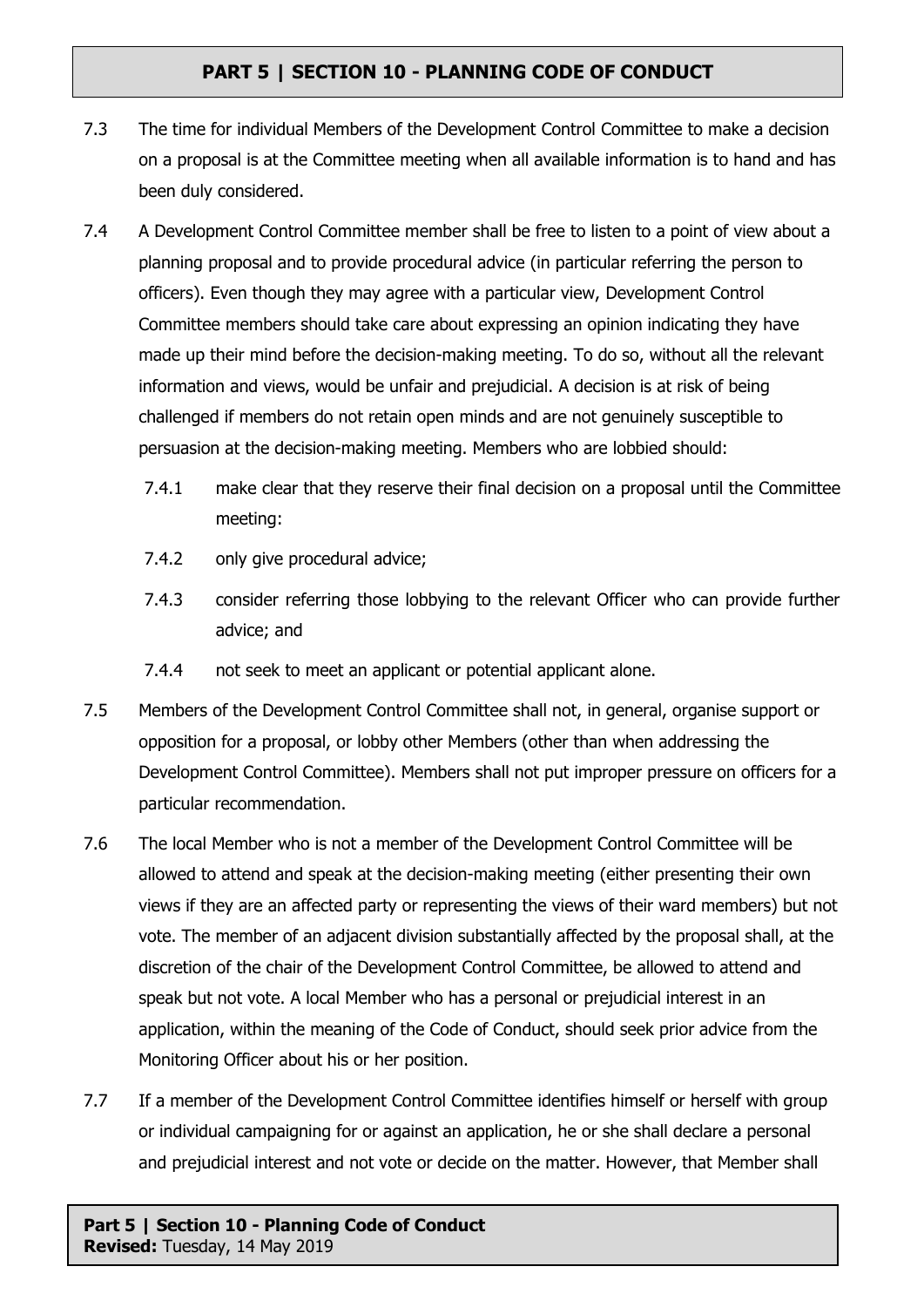be given the opportunity to address the Committee and must leave the meeting as soon as they have spoken and not return until a decision has been made by Committee.

- 7.8 Members of the Development Control Committee must be free to vote as they consider appropriate on planning matters. A Member cannot be instructed how to exercise their vote on a planning matter.
- 7.9 Members should inform the Monitoring Officer where they feel they have been exposed to undue or excessive lobbying or approaches (including inappropriate offers of gifts or hospitality), who will in turn advise the appropriate Officers.

#### **8. Pre- and Post-Application Discussions and Negotiations**

- 8.1 Discussions between an applicant and a planning authority, prior to the submission of an application can be of considerable benefit to both parties and is encouraged. Continued discussions and negotiations between these parties, after the submission of proposals, is a common and important facet of the planning process. However, they should take place within clear quidelines, as follows.
- 8.2 It should always be made clear at the outset that the discussions will not bind the Council to making a particular decision and that any views expressed are those of the Officer only, and are provisional.
- 8.3 Advice should be consistent and based upon the Local Plan and material considerations. There should be no significant difference of interpretation of planning policies by individual planning officers.
- 8.4 A written note should be made of all potentially contentious meetings. Two or more officers should attend potentially contentious meetings. A note should also be taken of potentially contentious telephone discussions.
- 8.5 Members need to preserve their role as impartial decision makers and should not take part in pre- or post- submission discussions and negotiations with applicants regarding development proposals. Should there be occasions when Members are involved, it should be part of a structured arrangement with Officers, including a senior planning officer. Members must avoid indicating the likely decision on an application or otherwise committing the authority during contact with applicants.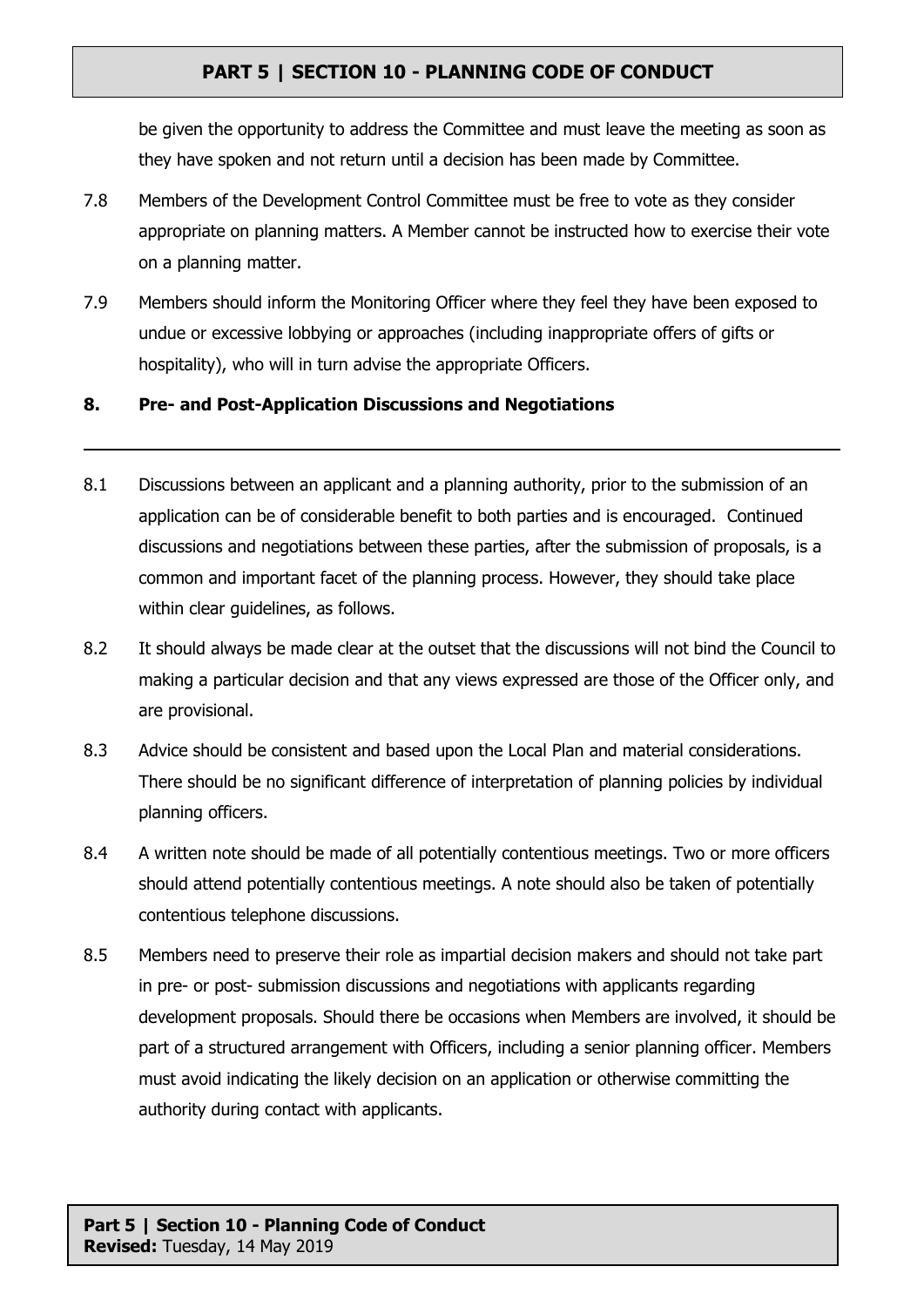8.6 Members may receive information from applicants and give information to applicants and Members of the public but, to safeguard their impartiality, they should maintain a clear distinction between receiving information and negotiating. Any information received by Members should be provided to the officers dealing with the application. Members who are approached for planning, procedural or technical advice should refer the applicant to the relevant officer.

#### **9. Officer Reports to Committee**

- 9.1 The Head of Built Environment will submit written reports to the appropriate Planning Committee on planning applications to be determined by the Council. The reports will give the background to the application including any relevant planning history of the site, a description of the proposals and their likely effects, and the relevant Local Plan and Government policy considerations, together with any other material considerations. Where a planning application requires an environmental impact assessment, the Head of Built Environment shall include in his/her report a summary of the environmental statement, comments by bodies consulted and representations from members of the public together with his/her own comments. The reports will include a summary of representations made about the application. The Head of Built Environment in his/her report will give a reasoned assessment of the proposals and a justified recommendation.
- 9.2 Oral reports (except to present and update a report) should be extremely rare and fully minuted when they do occur.
- 9.3 The Head of Built Environment will have available for inspection by members the full planning application, environmental statement (where required) and representations from bodies consulted and members of the public.

### **10. Planning Considerations**

- 10.1 Planning decisions should be made on planning considerations and should not be based on immaterial considerations.
- 10.2 Members of the Development Control Committee should attend training sessions which may be organised from time to time. All other members are encouraged to attend.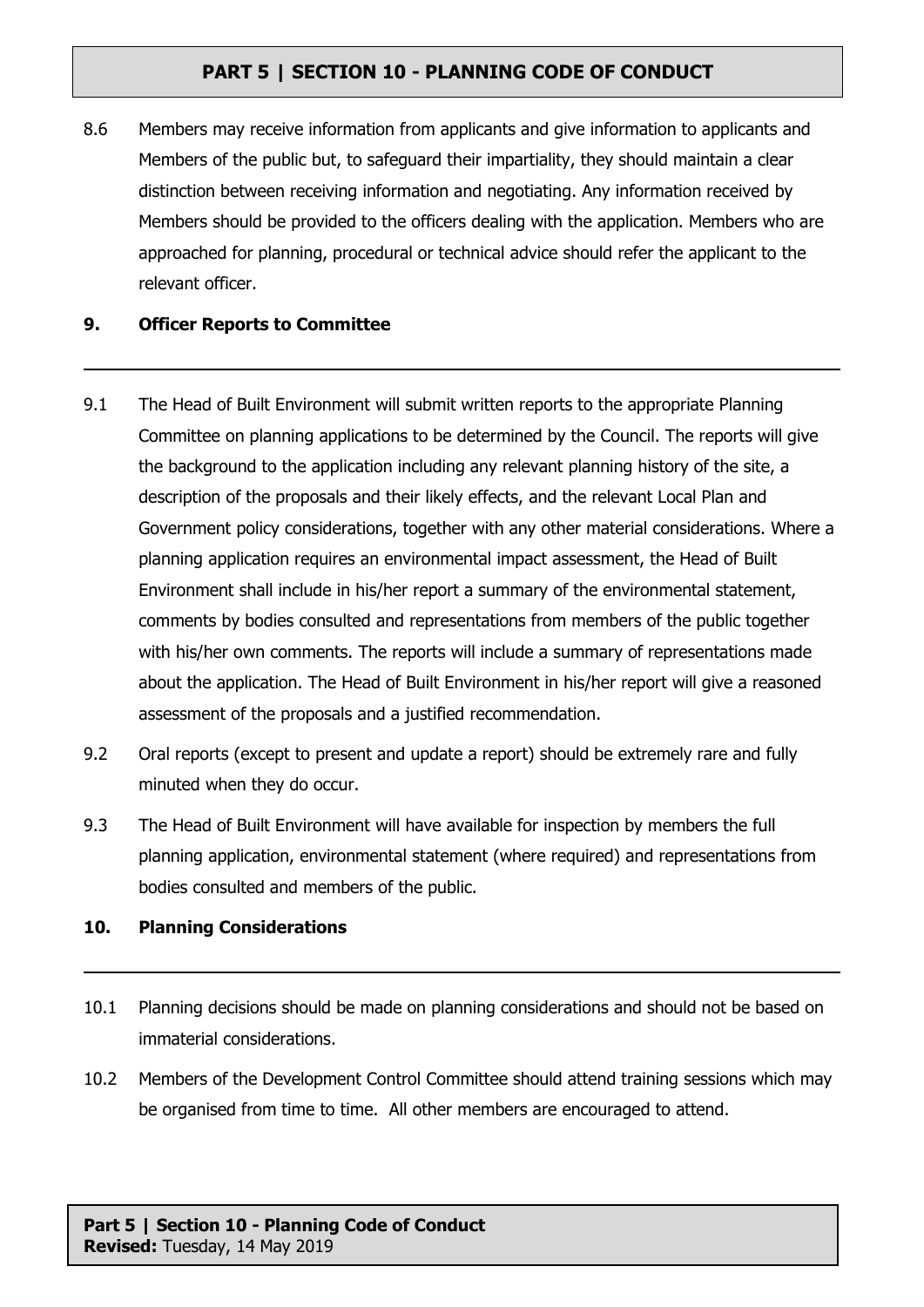- 10.3 Planning legislation, as expanded by Government Guidance and decided cases, defines which matters are material considerations for the determination of planning decisions. There is much case law on what are material planning considerations. The consideration must relate to the use and development of land.
- 10.4 Briefly, at the date of the preparation of this Protocol, material planning considerations include:
	- 10.4.1 the Local Plan;
	- 10.4.2 Government Guidance (contained in such documents as Circulars, Planning Policy Guidance Notes, Mineral Policy Guidance Notes, Planning Policy Statements and Ministerial announcements);
	- 10.4.3 Supplementary Planning Documents adopted by any related Committee;
	- 10.4.4 non-statutory planning policies adopted by the Council;
	- 10.4.5 the statutory duty to pay special attention to the desirability of preserving or enhancing the character or appearance of conservation areas;
	- 10.4.6 the statutory duty to pay special attention to the desirability of preserving a listed building or its setting or any features of special architectural or historic interest which it possesses:
	- 10.4.7 representations made by statutory consultees and other persons making representations in response to the publicity given to applications, to the extent that they relate to planning matters;
	- 10.4.8 planning obligations (given unilaterally or by way of agreement) under section 106 of the Town and Country Planning Act 1990.
- 10.5 It should, however, be noted that the risk of costs being awarded against the Council on appeal is not itself a material planning consideration.
- 10.6 It is the responsibility of officers in preparing reports and recommendations to members to identify the material planning considerations and warn members about those matters which are immaterial planning decisions.
- 10.7 Personal considerations and purely financial considerations are not on their own material; they can only be material in exceptional situations and only insofar as they relate to the use and development of land – such as, the need to raise income to preserve a listed building which cannot otherwise be achieved.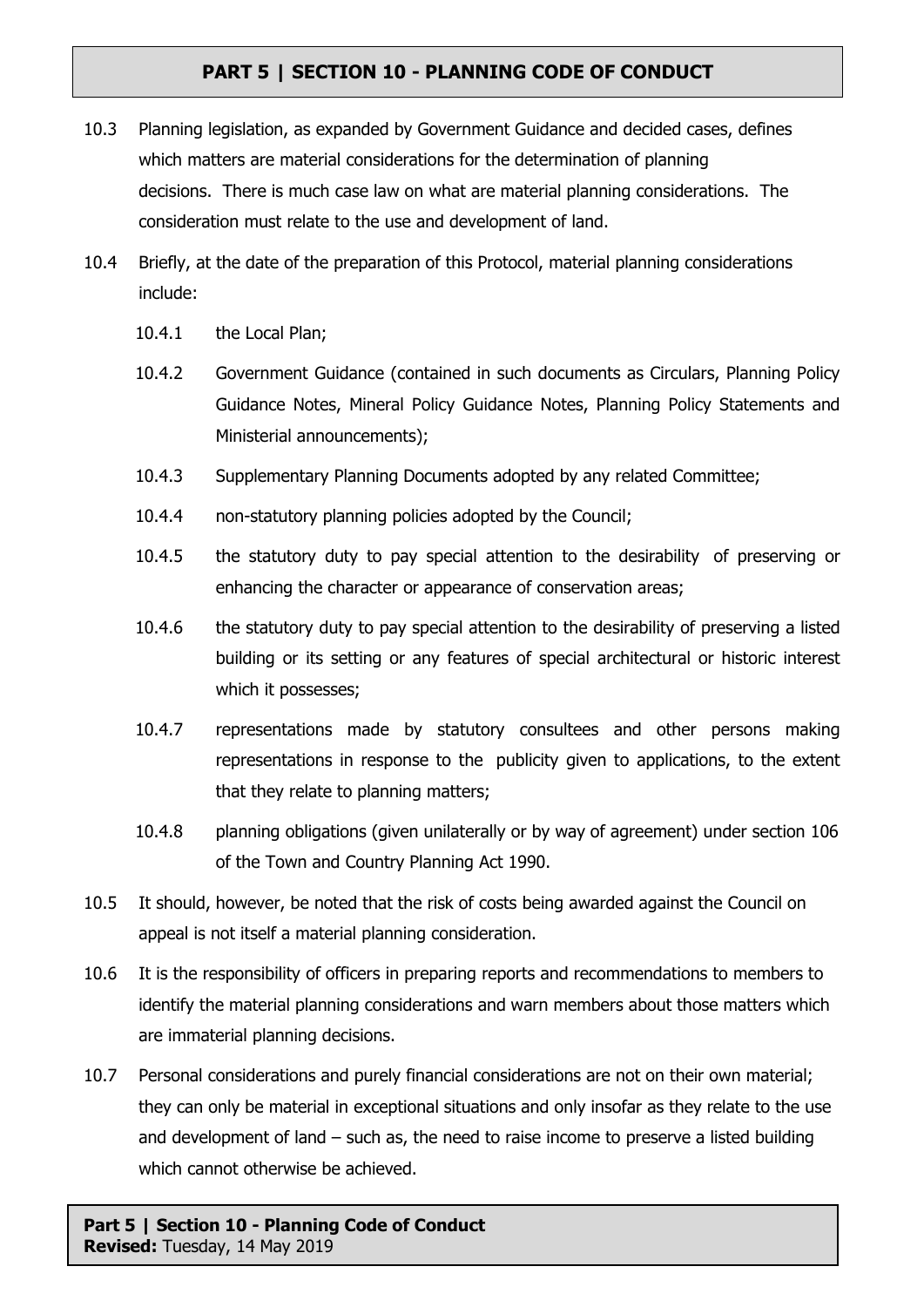- 10.8 The planning system does not exist to protect private interests of one person against the activities of another or the commercial interests of one business against the activities of another. The basic question is not whether owners and occupiers of neighbouring properties or trade competitors would experience financial or other loss from a particular development, but whether the proposal would unacceptably affect amenities and the existing use of land and buildings which ought to be protected in the public interest.
- 10.9 Local opposition or support for a proposal is not in itself a ground for refusing or granting planning permission, unless that opposition or support is founded upon valid planning reasons which can be substantiated.
- 10.10 It will be inevitable that all the considerations will not point wither to grant or refusal. Having identified all the material planning considerations and put to one side all the immaterial considerations, members must come to a carefully balanced decision which can be substantiated, if challenged on appeal.

#### **11. The Decision Making Process**

- 11.1 Members shall recognise that the law requires that where the Local Plan is relevant, decisions should be taken in accordance with it, unless material considerations indicate otherwise.
- 11.2 Where an environmental impact assessment is required, the Development Control Committee shall take the information provided in the report into consideration when determining the application.
- 11.3 If the report's recommendation is contrary to the provisions of the Local Plan, the material considerations which justify this must be clearly stated.
- 11.4 Where the Development Control Committee decide to adopt the recommendation of the Head of Built Environment, the reasons contained in his/her report will be minuted, together with any additional reasons determined by the Committee.
- 11.5 Where the Development Control Committee is minded to approve or to refuse a planning application, contrary to the recommendation of the Head of Built Environment, or the Local Plan, agreement shall be reached at the meeting on the planning reasons for that decision. They shall be fully minuted by the Head of Law and Democracy.
- 11.6 The reasons for Committee's decision to defer any proposal should also be recorded.

#### **Part 5 | Section 10 - Planning Code of Conduct Revised:** Tuesday, 14 May 2019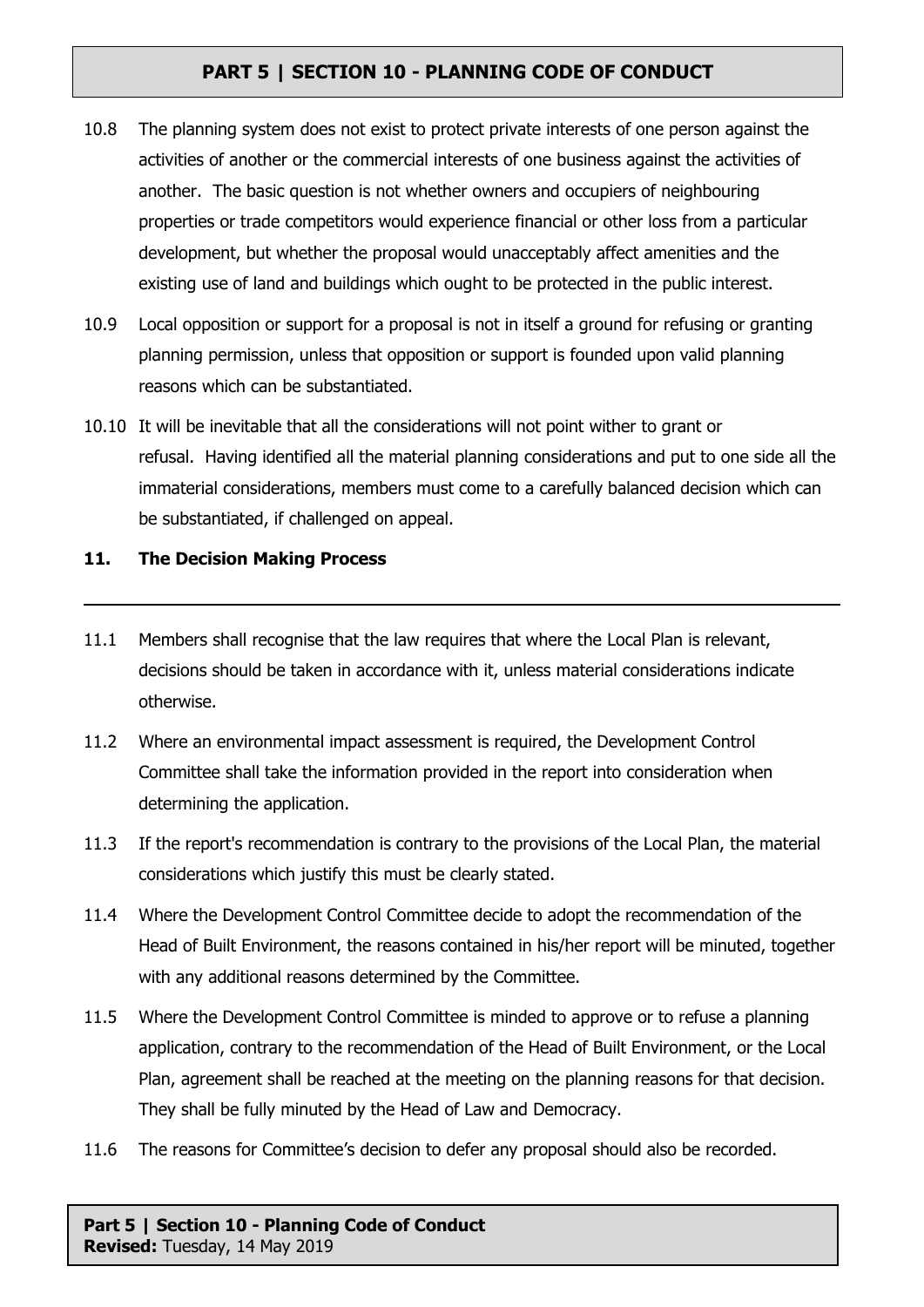#### **12. Site Visits by the Committee**

- 12.1 A site visit may be held if the Head of Built Environment in consultation with Chair of the relevant Committee considers it will assist members in reaching their decision. This would be, for example, where the impact of the proposed development is difficult to visualise from plans and supporting material. Members should try to attend site visits organised by the Council where possible.
- 12.2 Site visits will be organised in accordance with the following procedures:
	- 12.2.1 The Head of Law and Democracy will invite the local Member to site visits. Where a proposal would have significant direct impact upon an adjacent electoral division, at the discretion of the Chair of the Development Control Committee the local Member for the adjacent division will also be invited.
	- 12.2.2 The role of the applicant during a site visit shall only be to secure access to the site in accordance with health and safety provisions. The applicant shall not participate in any discussions on site but may be asked to provide factual information.
	- 12.2.3 Objectors will not normally be invited to attend a site visit or participate in any discussions on site.
	- 12.2.4 On assembling at the site, at the time specified, the Chair will explain the purpose and procedures of the site visit so that all are aware that it is a fact finding exercise only and that no decision will be taken until the Committee meeting. The Head of Built Environment, or his/her representative, will explain the application as it relates to the site and relevant viewpoints. Following any questions to the Head of Built Environment, or clarification sought on matters which are relevant to the site inspection, the Chair will bring the site visit to a close.
	- 12.2.5 When a site visit is held prior to the meeting of the Development Control Committee it is desirable that all members attending the Committee should also attend the site visit. Members voting on a planning application without having attended the visit to the particular site may give the impression that they have not taken the opportunity to be fully informed about the application. Information gained from the site visit should be reported back to committee so that all members have the same information.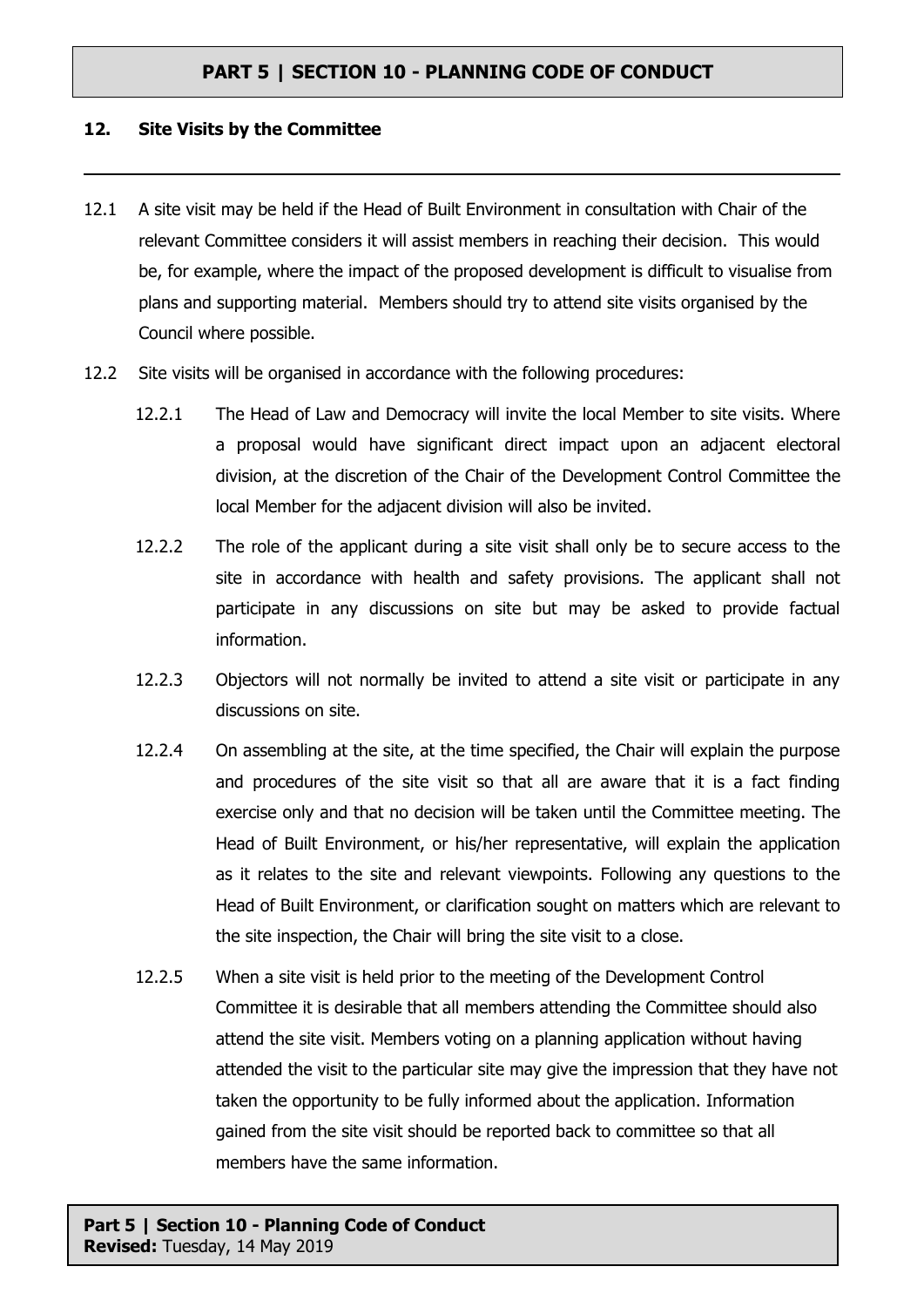12.3 Members should not enter a site which is subject to a proposal other than as part of an official site visit, even in response to an invitation, as this may give the impression of bias unless you feel it is essential for you to visit the site other than through attending the official site visit and you have first spoken to the Head of Built Environment about your intention to do so and why (which will be recorded on file) and you can ensure you will comply with these good practice rules on site visits.

#### **13. Representations on Planning Applications**

- 13.1 Wherever possible, objections or representations to planning applications should be made in writing. Written representations received will be made available for public inspection and objections summarised and reported to the Development Committee. Members will be given the opportunity to inspect all letters received before the decision on the application is made.
- 13.2 There will be occasions when applicants or objectors, or both, may wish to make representations in person to the Development Control Committee. In such circumstances the following procedure will apply:
	- 13.2.1 The applicant will be informed that the application and all supporting documents will be taken into account. The objectors will be informed that their written representations will be taken into account. Both the applicant and the objectors will also be informed that they have the right to attend the Committee and make representations in person. They will be asked to indicate whether they wish to do this and, if so, they will be invited to the meeting at which the decision is to be made. They must register to speak at the meeting by 16.00 hours on the last working day prior to the meeting and if they fail to do so they will not be allowed to speak unless the Chair exercises his discretion to permit them to do so. People wishing to speak at the Development Control Committee cannot hand out documentation to members of the Committee. Photographs may be handed out provided that a minimum of 20 copies have been delivered to the Council by 16.00 hours on the last working day prior to the meeting. Speakers can also use the Council's IT system to make electronic submissions to the Committee provided that the submission is delivered to the Council by 16.00 hours at the latest on the last working day prior to the meeting.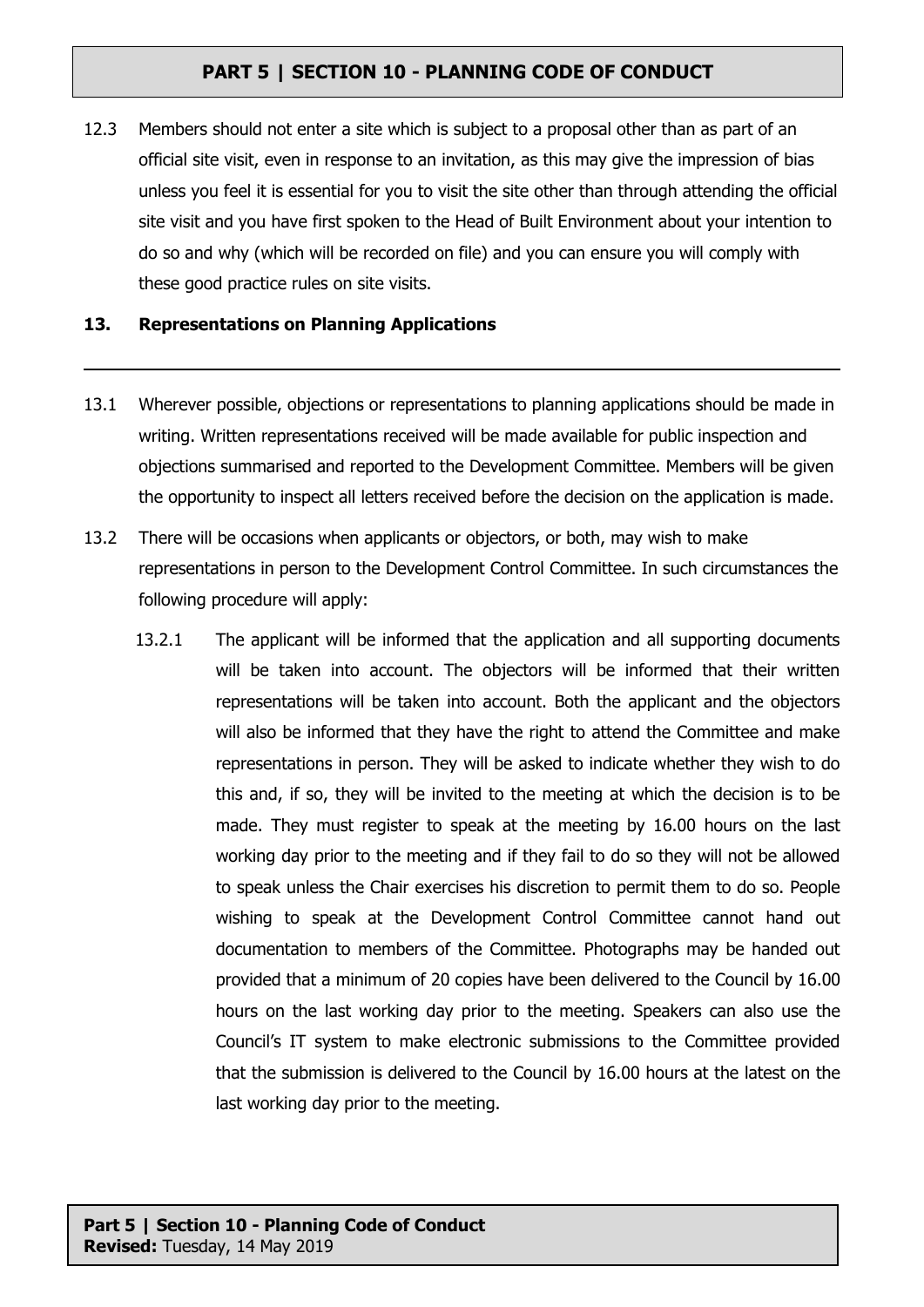- 13.2.2 Each group of speakers (objectors and supporters) will be allowed a maximum of five minutes to address the Committee. In the event that more than one person wishes to speak for or against a proposal the time will be divided. Groups of speakers will be encouraged to appoint a spokesperson.
- 13.2.3 At the meeting the Head of Built Environment will present his/her report first.
- 13.2.4 The objectors will make their representations, subject to a time limit of 5 minutes (except at the discretion of the Chair), and may be asked questions by the Committee.
- 13.2.5 The applicant will then make his or her representations, subject to a time limit of 5 minutes (except at the discretion of the Chair), and may be asked questions by the Committee.
- 13.2.6 Where the Chair exercises their discretion to extend the time limit for either the objectors or the applicant, then similar provision shall be made for the other parties (should they so wish) to ensure that all parties receive a fair hearing.
- 13.2.7 Officers may comment on the representations and the merits of the application
- 13.2.8 The Committee will proceed to debate the application and make a decision. The minute will include the reasons for the decision.

### **14. Review of Decisions**

- 14.1 The Audit Commission's Report, 'Building in Quality', recommended that elected members should visit a sample of implemented planning permissions to assess the quality of decisions. This can improve the quality and consistency of decision-making and help with reviews of planning policy.
- 14.2 Visits to application sites previously considered by the Council shall be organised in tandem with visits to current application sites, as appropriate. Briefing notes shall be prepared in each case.
- 14.3 Attendance at the review site visits shall be restricted to members of the committee and the local Member.

### **15. Training**